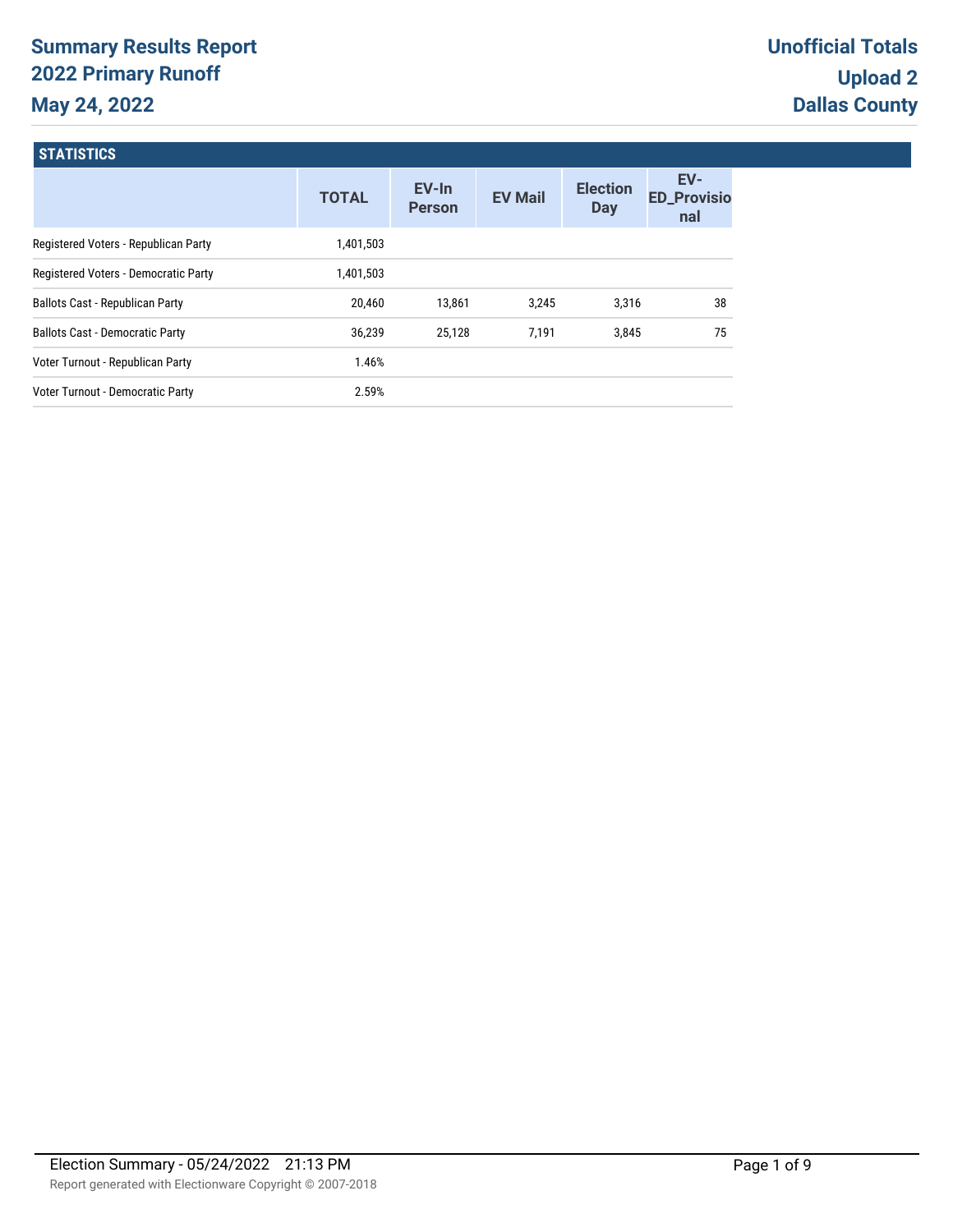### **REP Rep U.S. Congressional Dist 30 Rep Dist 30**

Vote For 1

|                          | <b>TOTAL</b> | VOTE %  | EV-In<br>Person | <b>EV Mail</b> | <b>Election</b><br><b>Day</b> | EV-<br>ED_Provisio<br>nal |
|--------------------------|--------------|---------|-----------------|----------------|-------------------------------|---------------------------|
| James " J. Frank" Harris | 925          | 38.43%  | 698             | 62             | 162                           | 3                         |
| James Rodgers            | 1,482        | 61.57%  | 1.064           | 185            | 230                           | 3                         |
| <b>Total Votes Cast</b>  | 2,407        | 100.00% | 1,762           | 247            | 392                           | 6                         |

#### **REP Rep U.S. Congressional Dist 32 Rep Dist 32**

Vote For 1

|                         | <b>TOTAL</b> | VOTE %  | EV-In<br>Person | <b>EV Mail</b> | <b>Election</b><br><b>Day</b> | EV-<br><b>ED_Provisio</b><br>nal |
|-------------------------|--------------|---------|-----------------|----------------|-------------------------------|----------------------------------|
| Antonio Swad            | 2,537        | 58.08%  | 1,988           | 370            | 177                           |                                  |
| Justin Webb             | 1,831        | 41.92%  | 1,378           | 316            | 134                           | 3                                |
| <b>Total Votes Cast</b> | 4,368        | 100.00% | 3,366           | 686            | 311                           |                                  |

# **REP Rep Attorney General Rep County Wide**

Vote For 1

|                         | <b>TOTAL</b> | VOTE %  | EV-In<br>Person | <b>EV Mail</b> | <b>Election</b><br><b>Day</b> | EV-<br><b>ED_Provisio</b><br>nal |
|-------------------------|--------------|---------|-----------------|----------------|-------------------------------|----------------------------------|
| Ken Paxton              | 10,683       | 52.45%  | 7,495           | 1,422          | 1,756                         | 10                               |
| George P. Bush          | 9,685        | 47.55%  | 6,307           | 1,805          | 1,545                         | 28                               |
| <b>Total Votes Cast</b> | 20,368       | 100.00% | 13,802          | 3,227          | 3,301                         | 38                               |

#### **REP Rep Commissioner of the General Land Office Rep County Wide**

|                         | <b>TOTAL</b> | <b>VOTE %</b> | EV-In<br>Person | <b>EV Mail</b> | <b>Election</b><br><b>Day</b> | EV-<br><b>ED_Provisio</b><br>nal |
|-------------------------|--------------|---------------|-----------------|----------------|-------------------------------|----------------------------------|
| <b>Tim Westley</b>      | 5,815        | 30.80%        | 3,651           | 1,137          | 1,012                         | 15                               |
| Dawn Buckingham         | 13,063       | 69.20%        | 9,267           | 1,806          | 1,971                         | 19                               |
| <b>Total Votes Cast</b> | 18,878       | 100.00%       | 12,918          | 2,943          | 2,983                         | 34                               |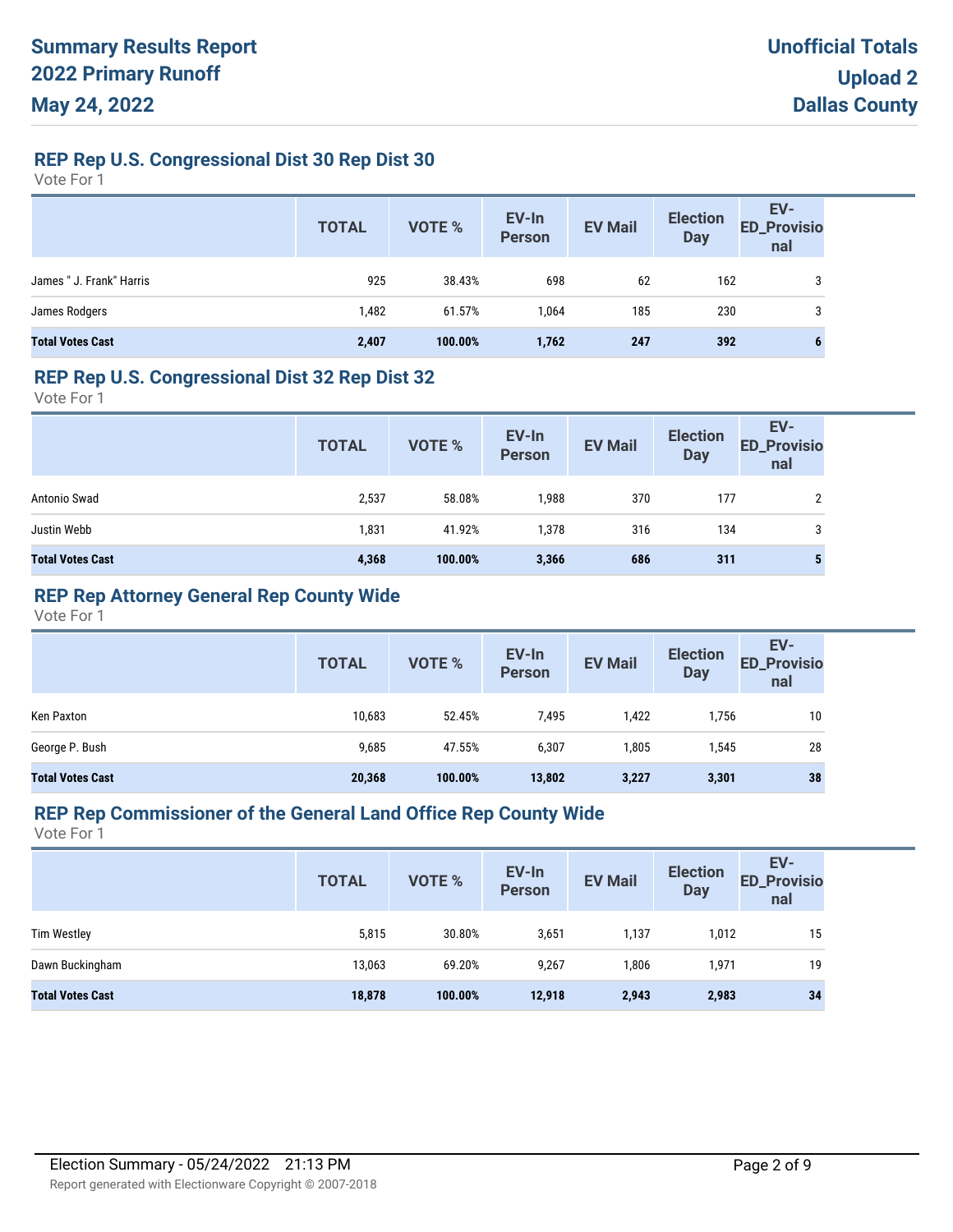# **REP Rep Railroad Commissioner Rep County Wide**

Vote For 1

|                         | <b>TOTAL</b> | VOTE %  | EV-In<br>Person | <b>EV Mail</b> | <b>Election</b><br><b>Day</b> | EV-<br>ED_Provisio<br>nal |
|-------------------------|--------------|---------|-----------------|----------------|-------------------------------|---------------------------|
| Wayne Christian         | 10,782       | 55.76%  | 7,118           | 1,975          | 1,679                         | 10                        |
| Sarah Stogner           | 8,555        | 44.24%  | 6.110           | 1,015          | 1,405                         | 25                        |
| <b>Total Votes Cast</b> | 19,337       | 100.00% | 13,228          | 2,990          | 3,084                         | 35                        |

#### **REP Rep Member, State Board of Education, Dist 13 Rep District 13**

Vote For 1

|                         | <b>TOTAL</b> | VOTE %  | EV-In<br>Person | <b>EV Mail</b> | <b>Election</b><br><b>Day</b> | EV-<br><b>ED_Provisio</b><br>nal |
|-------------------------|--------------|---------|-----------------|----------------|-------------------------------|----------------------------------|
| Kathryn Monette         | 3,136        | 67.21%  | 2.126           | 303            | 703                           | 4                                |
| A. Denise Russell       | 1,530        | 32.79%  | 1,032           | 141            | 355                           | 2                                |
| <b>Total Votes Cast</b> | 4,666        | 100.00% | 3,158           | 444            | 1,058                         | 6                                |

### **REP Precinct Chair, Precinct 2099 Precinct 2099**

Vote For 1

|                         | <b>TOTAL</b> | VOTE %  | EV-In<br>Person | <b>EV Mail</b> | <b>Election</b><br>Day | EV-<br>ED_Provisio<br>nal |
|-------------------------|--------------|---------|-----------------|----------------|------------------------|---------------------------|
| <b>Bo Richardson</b>    | 30           | 73.17%  | 25              | 2              | 2                      |                           |
| Rudy Oeftering          | 11           | 26.83%  |                 |                |                        |                           |
| <b>Total Votes Cast</b> | 41           | 100.00% | 32              | 4              |                        |                           |

#### **REP Precinct Chair, Precinct 3304 Precinct 3304**

|                         | <b>TOTAL</b> | <b>VOTE %</b> | EV-In<br>Person | <b>EV Mail</b> | <b>Election</b><br><b>Day</b> | EV-<br><b>ED_Provisio</b><br>nal |
|-------------------------|--------------|---------------|-----------------|----------------|-------------------------------|----------------------------------|
| Laura Richter           | 18           | 60.00%        | 17              |                | 0                             | 0                                |
| Mary Sue McCarty        | 12           | 40.00%        | 9               | 2              |                               | 0                                |
| <b>Total Votes Cast</b> | 30           | 100.00%       | 26              | 3              |                               | 0                                |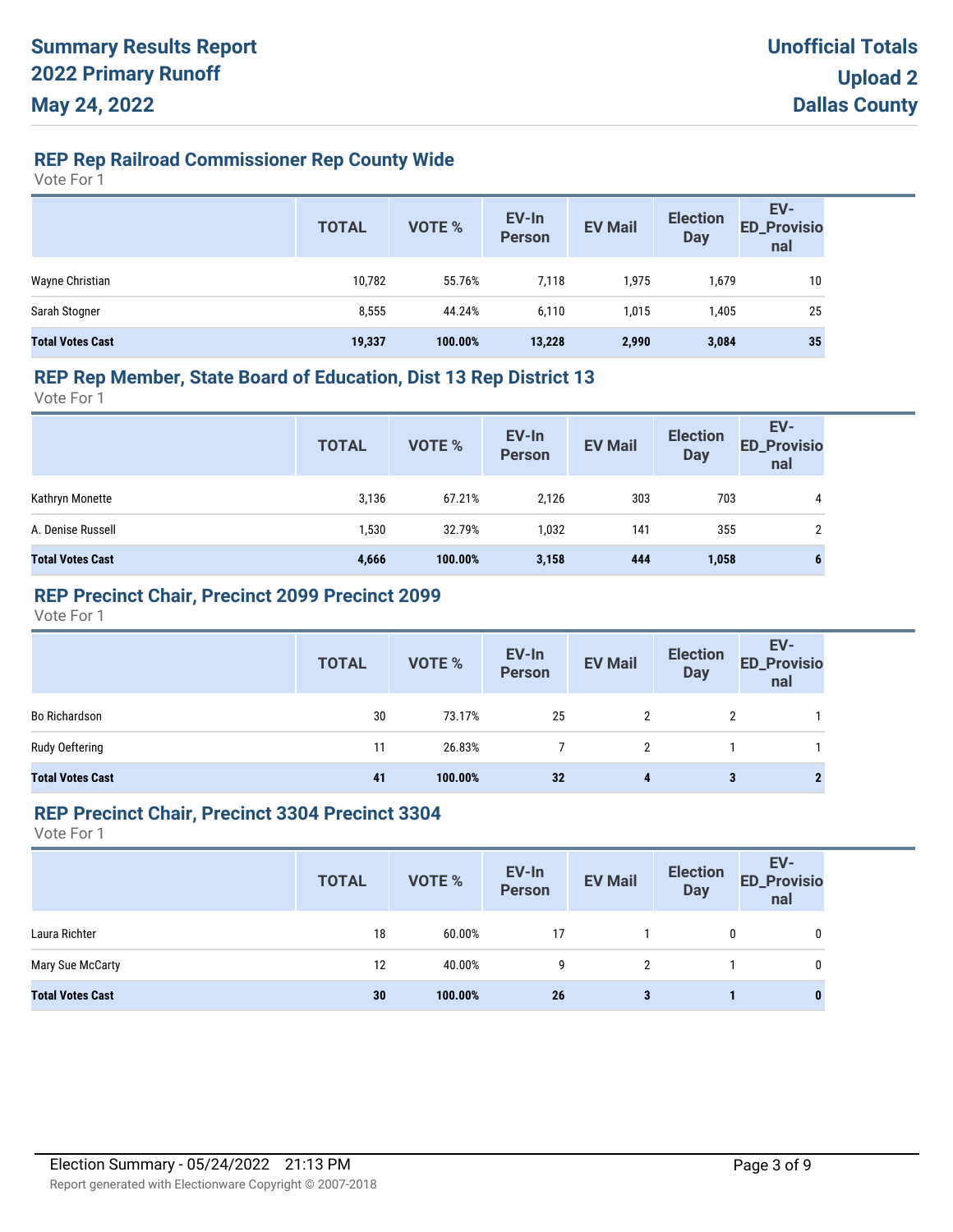# **DEM Dem U.S. Congressional Dist 24 Dem Dist 24**

Vote For 1

|                         | <b>TOTAL</b> | <b>VOTE %</b> | EV-In<br>Person | <b>EV Mail</b> | <b>Election</b><br><b>Day</b> | EV-<br>ED_Provisio<br>nal |
|-------------------------|--------------|---------------|-----------------|----------------|-------------------------------|---------------------------|
| Derrik T Gay            | 2,565        | 58.08%        | 1,708           | 596            | 253                           | 8                         |
| Jan McDowell            | 1,851        | 41.92%        | 1,235           | 459            | 152                           | $5^{\circ}$               |
| <b>Total Votes Cast</b> | 4,416        | 100.00%       | 2,943           | 1,055          | 405                           | 13                        |

#### **DEM Dem U.S. Congressional Dist 30 Dem Dist 30**

Vote For 1

| <b>TOTAL</b> | VOTE %  | EV-In<br>Person | <b>EV Mail</b> | <b>Election</b><br><b>Day</b> | EV-<br><b>ED_Provisio</b><br>nal |
|--------------|---------|-----------------|----------------|-------------------------------|----------------------------------|
| 9,821        | 60.26%  | 7,025           | 1,781          | 999                           | 16                               |
| 6,478        | 39.74%  | 4,841           | 939            | 687                           | 11                               |
| 16,299       | 100.00% | 11,866          | 2,720          | 1,686                         | 27                               |
|              |         |                 |                |                               |                                  |

# **DEM Dem Lieutenant Governor Dem County Wide**

Vote For 1

|                         | <b>TOTAL</b> | VOTE %  | EV-In<br><b>Person</b> | <b>EV Mail</b> | <b>Election</b><br><b>Day</b> | EV-<br><b>ED_Provisio</b><br>nal |
|-------------------------|--------------|---------|------------------------|----------------|-------------------------------|----------------------------------|
| Michelle Beckley        | 14,891       | 41.86%  | 10.278                 | 2,973          | 1,613                         | 27                               |
| Mike Collier            | 20,684       | 58.14%  | 14,416                 | 4,079          | 2,145                         | 44                               |
| <b>Total Votes Cast</b> | 35,575       | 100.00% | 24,694                 | 7,052          | 3,758                         | 71                               |

#### **DEM Dem Attorney General Dem County Wide**

|                         | <b>TOTAL</b> | VOTE %  | EV-In<br><b>Person</b> | <b>EV Mail</b> | <b>Election</b><br><b>Day</b> | EV-<br><b>ED_Provisio</b><br>nal |
|-------------------------|--------------|---------|------------------------|----------------|-------------------------------|----------------------------------|
| Joe Jaworski            | 15,270       | 42.87%  | 9,970                  | 3,776          | 1,492                         | 32                               |
| Rochelle Mercedes Garza | 20,348       | 57.13%  | 14.735                 | 3,312          | 2,261                         | 40                               |
| <b>Total Votes Cast</b> | 35,618       | 100.00% | 24,705                 | 7,088          | 3,753                         | 72                               |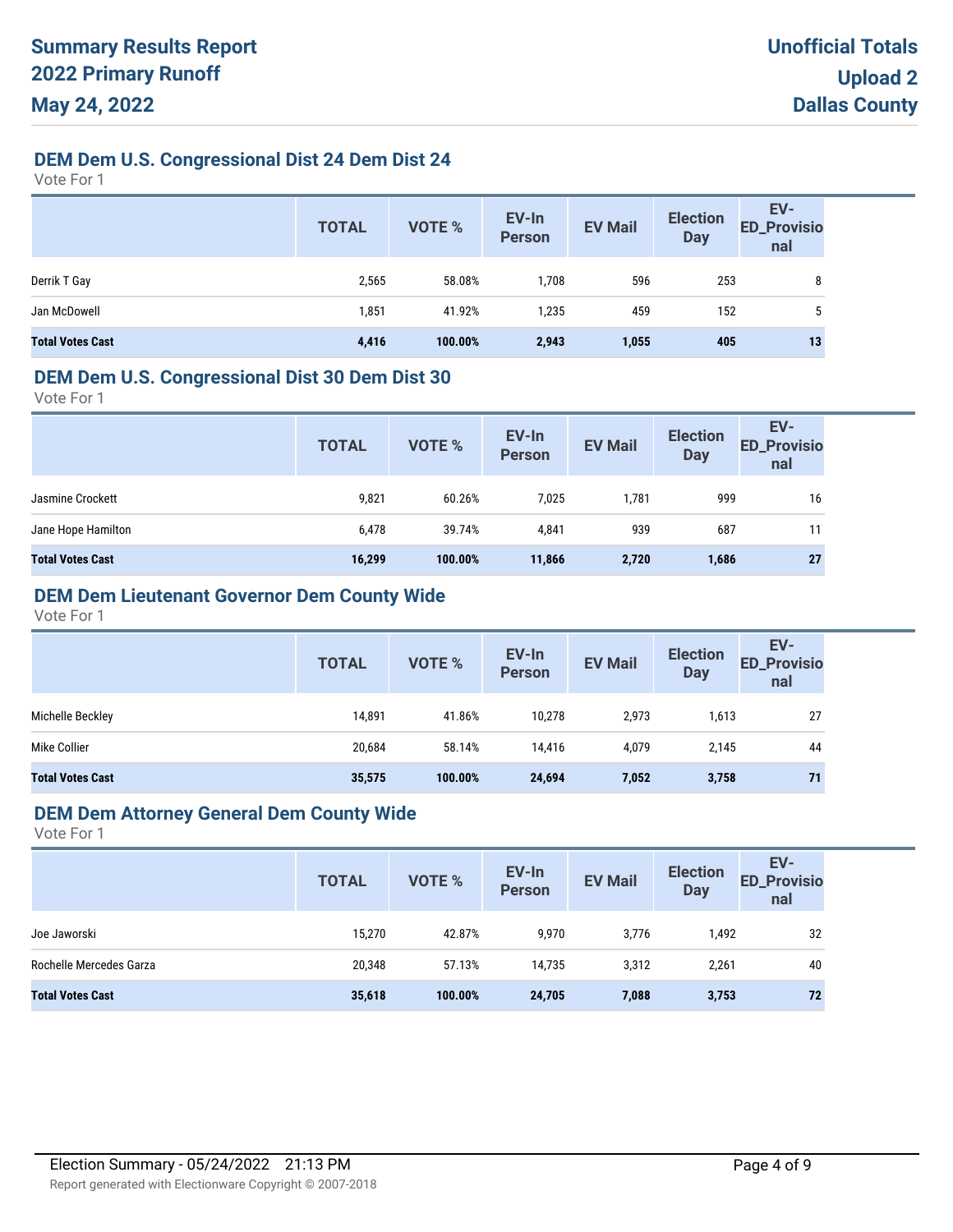# **DEM Dem Comptroller of Public Accounts Dem County Wide**

Vote For 1

|                         | <b>TOTAL</b> | VOTE %  | EV-In<br>Person | <b>EV Mail</b> | <b>Election</b><br><b>Day</b> | EV-<br><b>ED_Provisio</b><br>nal |
|-------------------------|--------------|---------|-----------------|----------------|-------------------------------|----------------------------------|
| Angel Luis Vega         | 12,250       | 35.39%  | 8,668           | 2,211          | 1,349                         | 22                               |
| Janet T. Dudding        | 22,362       | 64.61%  | 15.461          | 4,626          | 2,229                         | 46                               |
| <b>Total Votes Cast</b> | 34,612       | 100.00% | 24,129          | 6,837          | 3,578                         | 68                               |

# **DEM Dem Commissioner of the General Land Office Dem County Wide**

Vote For 1

| <b>Person</b><br><b>Day</b><br>nal                                       | <b>ED_Provisio</b> |
|--------------------------------------------------------------------------|--------------------|
| Sandragrace Martinez<br>12,340<br>35.11%<br>8,300<br>2,524<br>1,499      | 17                 |
| Jay Kleberg<br>64.89%<br>22,811<br>16,148<br>4,437<br>2,172              | 54                 |
| <b>Total Votes Cast</b><br>35,151<br>100.00%<br>24,448<br>6,961<br>3,671 | 71                 |

### **DEM Dem State Rep, Dist 100 Dem District 100**

Vote For 1

|                         | <b>TOTAL</b> | <b>VOTE %</b> | EV-In<br><b>Person</b> | <b>EV Mail</b> | <b>Election</b><br><b>Day</b> | EV-<br><b>ED_Provisio</b><br>nal |
|-------------------------|--------------|---------------|------------------------|----------------|-------------------------------|----------------------------------|
| Sandra Crenshaw         | 911          | 30.14%        | 516                    | 163            | 231                           |                                  |
| Venton C Jones          | 2,112        | 69.86%        | 1,367                  | 249            | 489                           |                                  |
| <b>Total Votes Cast</b> | 3,023        | 100.00%       | 1,883                  | 412            | 720                           | 8                                |

#### **DEM Dem State Rep, Dist 114 Dem District 114**

|                         | <b>TOTAL</b> | VOTE %  | EV-In<br>Person | <b>EV Mail</b> | <b>Election</b><br><b>Day</b> | EV-<br><b>ED_Provisio</b><br>nal |
|-------------------------|--------------|---------|-----------------|----------------|-------------------------------|----------------------------------|
| Alexandra Guio          | 1,653        | 39.49%  | 1,048           | 175            | 428                           | າ                                |
| John Bryant             | 2,533        | 60.51%  | 1,657           | 376            | 489                           | 11                               |
| <b>Total Votes Cast</b> | 4,186        | 100.00% | 2,705           | 551            | 917                           | 13                               |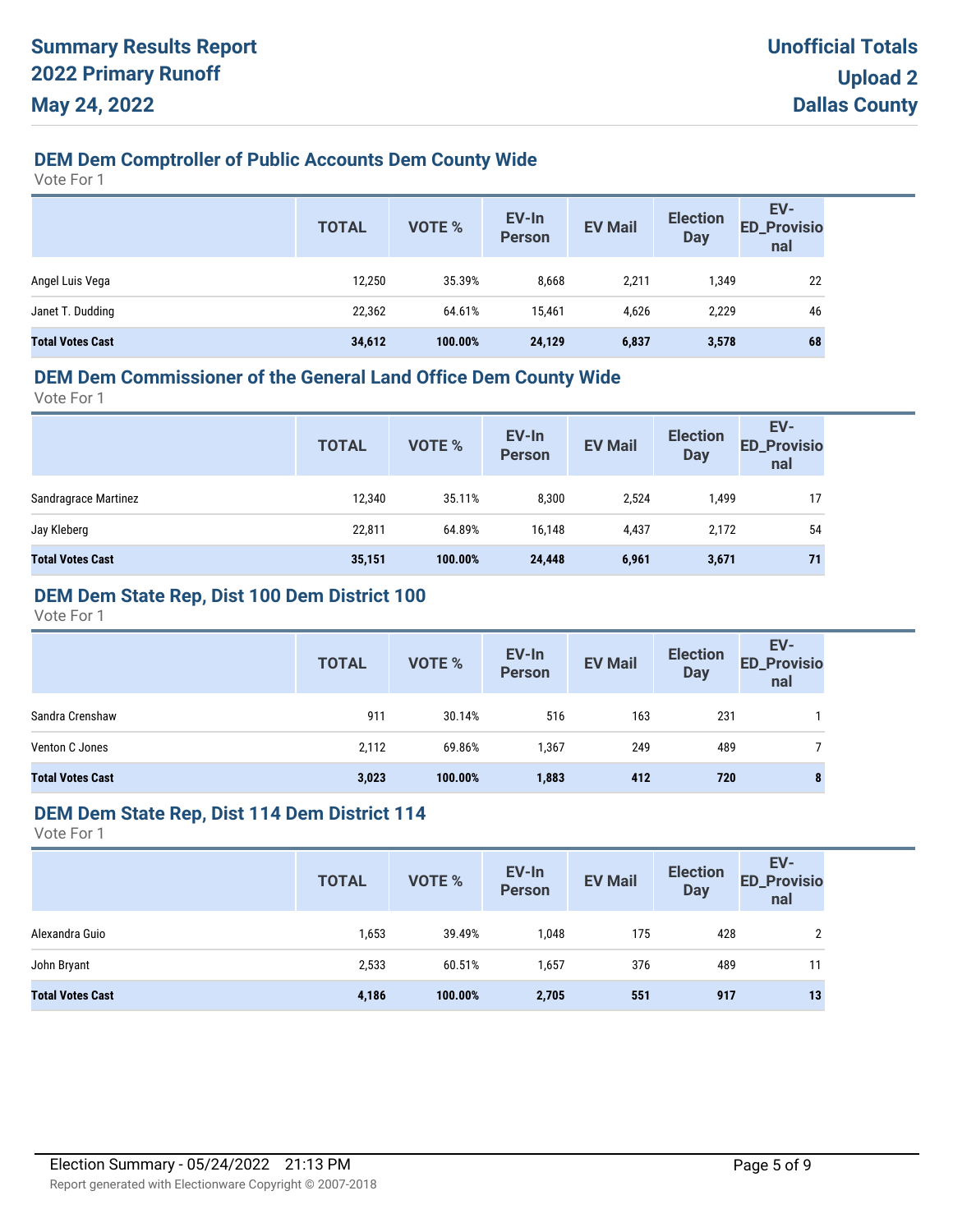# **DEM Dem Judge County Criminal Court No. 10 Dem County Wide**

Vote For 1

|                         | <b>TOTAL</b> | VOTE %  | EV-In<br><b>Person</b> | <b>EV Mail</b> | <b>Election</b><br><b>Day</b> | EV-<br>ED_Provisio<br>nal |
|-------------------------|--------------|---------|------------------------|----------------|-------------------------------|---------------------------|
| Etta J. Mullin          | 14,239       | 41.42%  | 10,054                 | 2,878          | ',288                         | 19                        |
| Monique J. Bracey Huff  | 20,135       | 58.58%  | 13,934                 | 3,948          | 2,204                         | 49                        |
| <b>Total Votes Cast</b> | 34,374       | 100.00% | 23,988                 | 6,826          | 3,492                         | 68                        |

### **DEM Dem County Clerk Dem County Wide**

Vote For 1

|                         | <b>TOTAL</b> | <b>VOTE %</b> | EV-In<br><b>Person</b> | <b>EV Mail</b> | <b>Election</b><br><b>Day</b> | EV-<br><b>ED_Provisio</b><br>nal |
|-------------------------|--------------|---------------|------------------------|----------------|-------------------------------|----------------------------------|
| Ann Cruz                | 13,285       | 38.24%        | 9,124                  | 2,404          | 1,738                         | 19                               |
| John F. Warren          | 21,452       | 61.76%        | 15.181                 | 4,347          | 1,872                         | 52                               |
| <b>Total Votes Cast</b> | 34,737       | 100.00%       | 24,305                 | 6,751          | 3,610                         | 71                               |

### **DEM Dem County Commissioner, Precinct No. 2 Dem Comm Dist 2**

Vote For 1

|                         | <b>TOTAL</b> | <b>VOTE %</b> | EV-In<br><b>Person</b> | <b>EV Mail</b> | <b>Election</b><br><b>Day</b> | EV-<br><b>ED_Provisio</b><br>nal |
|-------------------------|--------------|---------------|------------------------|----------------|-------------------------------|----------------------------------|
| Andrew Sommerman        | 6,075        | 68.22%        | 4,185                  | 1,318          | 547                           | 25                               |
| Michelle Ocker          | 2,830        | 31.78%        | 1,783                  | 651            | 387                           | 9                                |
| <b>Total Votes Cast</b> | 8,905        | 100.00%       | 5,968                  | 1,969          | 934                           | 34                               |

#### **DEM Dem Justice of the Peace, Precinct No. 2, Place 1 Dem District 2**

|                         | <b>TOTAL</b> | <b>VOTE %</b> | EV-In<br><b>Person</b> | <b>EV Mail</b> | <b>Election</b><br><b>Day</b> | EV-<br><b>ED_Provisio</b><br>nal |
|-------------------------|--------------|---------------|------------------------|----------------|-------------------------------|----------------------------------|
| Atalia Garcia Williams  | 1,883        | 45.55%        | 1,442                  | 399            | 38                            | 4                                |
| Margaret O'Brien        | 2,251        | 54.45%        | 1,568                  | 664            | 17                            |                                  |
| <b>Total Votes Cast</b> | 4,134        | 100.00%       | 3,010                  | 1,063          | 55                            |                                  |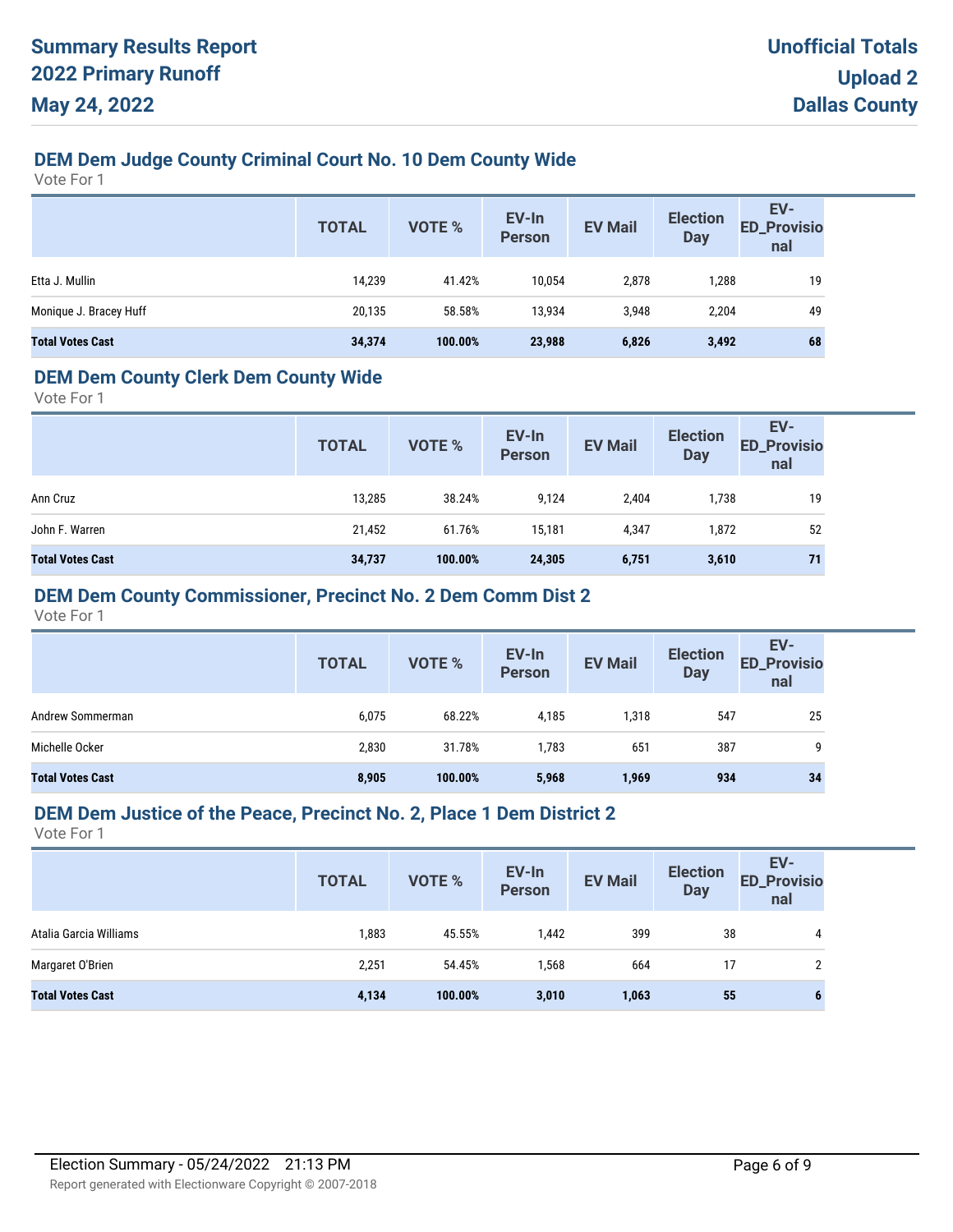# **DEM Dem Justice of the Peace, Precinct No. 5, Place 2 Dem District 5**

Vote For 1

|                         | <b>TOTAL</b> | <b>VOTE %</b> | EV-In<br>Person | <b>EV Mail</b> | <b>Election</b><br><b>Day</b> | EV-<br>ED_Provisio<br>nal |
|-------------------------|--------------|---------------|-----------------|----------------|-------------------------------|---------------------------|
| Juan Jasso              | 4,513        | 64.25%        | 2,692           | 713            | 1,089                         | 19                        |
| Desmond "Dez" Cooks     | 2,511        | 35.75%        | 1,635           | 393            | 476                           |                           |
| <b>Total Votes Cast</b> | 7,024        | 100.00%       | 4,327           | 1,106          | 1,565                         | 26                        |

### **DEM Precinct Chair, Precinct 1052 Precinct 1052**

Vote For 1

|                         | <b>TOTAL</b> | VOTE %  | EV-In<br>Person | <b>EV Mail</b> | <b>Election</b><br><b>Day</b> | EV-<br>ED_Provisio<br>nal |
|-------------------------|--------------|---------|-----------------|----------------|-------------------------------|---------------------------|
| Joanna "Joey" Cade      | 114          | 59.69%  | 110             |                |                               | 0                         |
| Jan Bridges             | 77           | 40.31%  | 60              | 14             | 3                             | 0                         |
| <b>Total Votes Cast</b> | 191          | 100.00% | 170             | 17             | 4                             | $\bf{0}$                  |

### **DEM Precinct Chair, Precinct 1059 Precinct 1059**

Vote For 1

|                         | <b>TOTAL</b> | VOTE %  | EV-In<br>Person | <b>EV Mail</b> | <b>Election</b><br><b>Day</b> | EV-<br>ED_Provisio<br>nal |
|-------------------------|--------------|---------|-----------------|----------------|-------------------------------|---------------------------|
| Erica Cole              | 25           | 19.08%  | 19              | 6              | 0                             | 0                         |
| Angela Kutac            | 106          | 80.92%  | 91              | 13             | າ                             | 0                         |
| <b>Total Votes Cast</b> | 131          | 100.00% | 110             | 19             | 2                             | 0                         |

#### **DEM Precinct Chair, Precinct 1084 Precinct 1084**

|                         | <b>TOTAL</b> | <b>VOTE %</b> | EV-In<br>Person | <b>EV Mail</b> | <b>Election</b><br>Day | EV-<br><b>ED_Provisio</b><br>nal |
|-------------------------|--------------|---------------|-----------------|----------------|------------------------|----------------------------------|
| <b>Tracy Dotie Hill</b> | 155          | 59.62%        | 132             | 18             | $5^{\circ}$            | 0                                |
| Adam Bazaldua           | 105          | 40.38%        | 90              | 11             | 4                      | 0                                |
| <b>Total Votes Cast</b> | 260          | 100.00%       | 222             | 29             | 9                      | $\bf{0}$                         |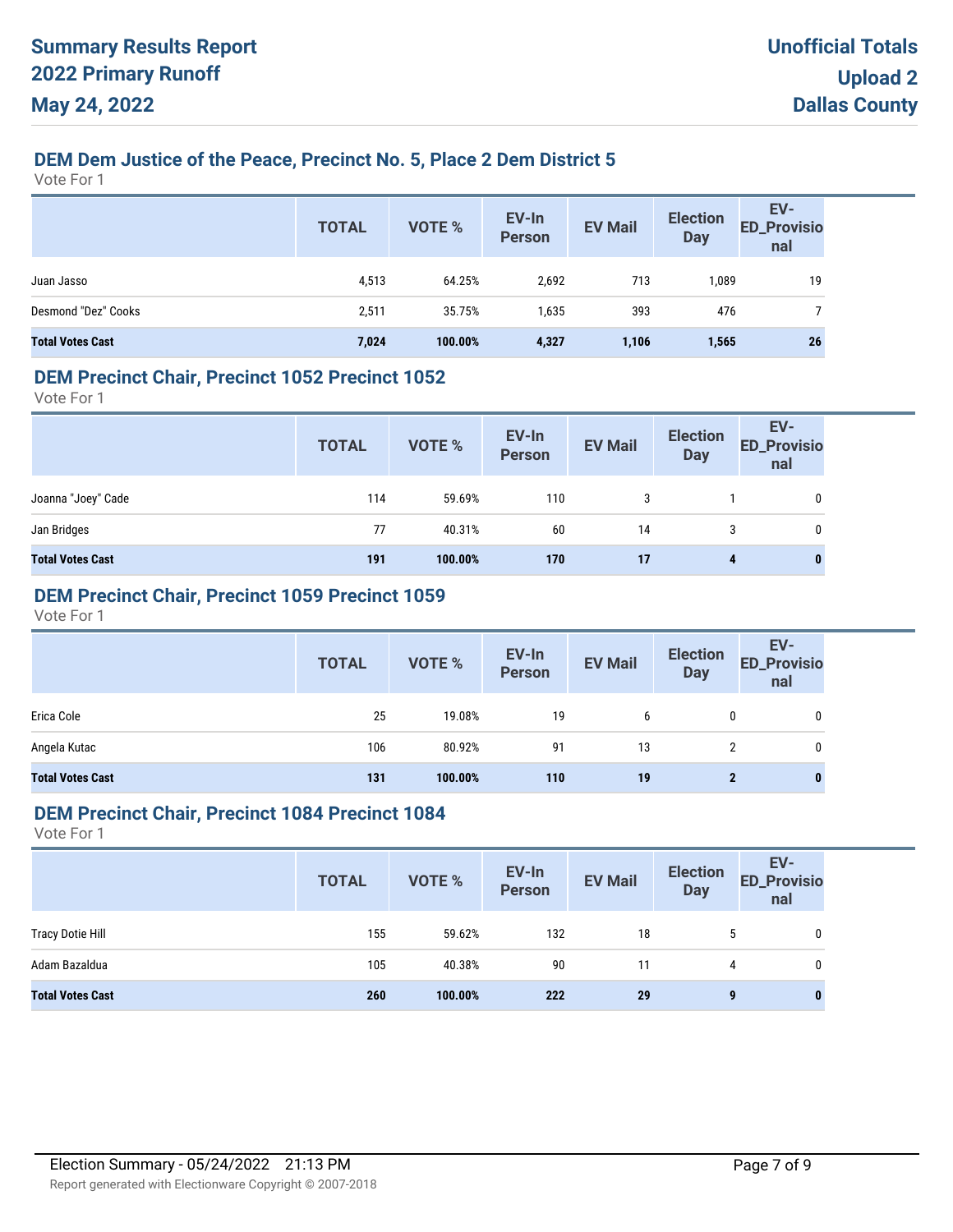# **DEM Precinct Chair, Precinct 2046 Precinct 2046**

Vote For 1

|                         | <b>TOTAL</b> | VOTE %  | EV-In<br>Person | <b>EV Mail</b> | <b>Election</b><br>Day | EV-<br>ED_Provisio<br>nal |
|-------------------------|--------------|---------|-----------------|----------------|------------------------|---------------------------|
| <b>Colleen Martin</b>   | 34           | 68.00%  | 22              | 12             |                        | 0                         |
| Deron Valjean Patterson | 16           | 32.00%  | 12              | 4              |                        | 0                         |
| <b>Total Votes Cast</b> | 50           | 100.00% | 34              | 16             | 0                      | 0                         |

### **DEM Precinct Chair, Precinct 3045 Precinct 3045**

Vote For 1

| <b>TOTAL</b> | VOTE %  | EV-In<br>Person | <b>EV Mail</b> | <b>Election</b><br><b>Day</b> | EV-<br><b>ED_Provisio</b><br>nal |
|--------------|---------|-----------------|----------------|-------------------------------|----------------------------------|
| 10           | 58.82%  |                 | 3              | 0                             | 0                                |
|              | 41.18%  |                 | 0              | 0                             | 0                                |
| 17           | 100.00% | 14              | 3              |                               | 0                                |
|              |         |                 |                |                               | 0                                |

# **DEM Precinct Chair, Precinct 3070 Precinct 3070**

Vote For 1

|                         | <b>TOTAL</b> | VOTE %  | EV-In<br>Person | <b>EV Mail</b> | <b>Election</b><br><b>Day</b> | EV-<br>ED_Provisio<br>nal |
|-------------------------|--------------|---------|-----------------|----------------|-------------------------------|---------------------------|
| Subrina Lynn Brenham    | 94           | 81.74%  | 80              | 13             |                               |                           |
| Roxie Olds Pride        | 21           | 18.26%  | 10              | 11             | 0                             | 0                         |
| <b>Total Votes Cast</b> | 115          | 100.00% | 90              | 24             |                               | 0                         |

#### **DEM Precinct Chair, Precinct 4063 Precinct 4063**

|                         | <b>TOTAL</b> | VOTE %  | EV-In<br>Person | <b>EV Mail</b> | <b>Election</b><br><b>Day</b> | EV-<br><b>ED_Provisio</b><br>nal |
|-------------------------|--------------|---------|-----------------|----------------|-------------------------------|----------------------------------|
| Yolanda R. Alameda      | 85           | 83.33%  | 31              | 10             | 43                            |                                  |
| Philip Hiatt Haigh      | 17           | 16.67%  | 8               |                | 8                             |                                  |
| <b>Total Votes Cast</b> | 102          | 100.00% | 39              | 11             | 51                            |                                  |